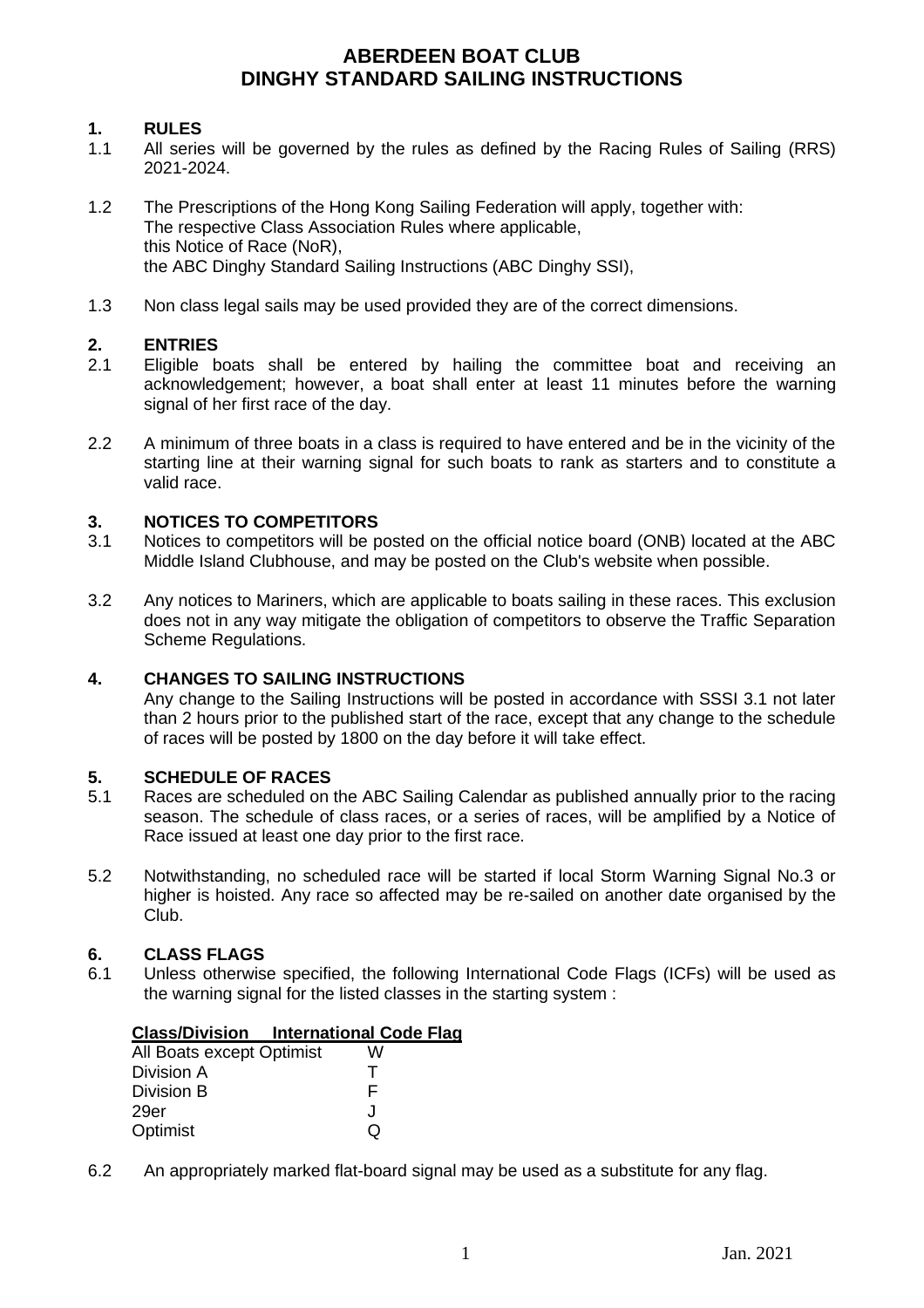## **7. THE COURSES**

- 7.1 The Dinghy Courses from which the course for each class will be selected is in the Appendix 1 to these Dinghy Standard Sailing Instructions. Courses for other events including the distance race, will be issued under Notices to Competitors.
- 7.2 The Class flag and course selected to be sailed will be signalled, no later than the warning signal, by the committee boat displaying the appropriate course number.
- 7.3 The approximate compass bearing from the committee boat to the first mark, Mark A, may be displayed on a black/white board by the committee boat.

## **8. MARKS**

The marks of the course will be inflatable Club buoys.

An inner course may be set for some classes, and marks of a different shape or colour would be used.

#### **9. AREAS THAT ARE OBSTRUCTIONS**

- 9.1 At all times, including when not racing, boats shall be careful to avoid any close quarters situation with commercial vessels.
- 9.2 When a boat is alleged to have infringed SSI 9.1, another boat or the race committee may lodge a protest against it. If the protested boat is found to have contravened SSI 9.1, the protest committee may let the results stand, adjust the score or finishing times of the boat, or make some other arrangement including disqualification.
- 9.3 Nothing in these sailing instructions shall relieve a boat from its obligations not to impede the passage of any commercial vessel that can navigate only within a narrow channel or fairway.

## **10. THE START**

- 10.1 Races will be started using RRS 26 starting signals, with the warning signal made five minutes before the starting signal and succeeding classes starting:
	- 10.1.1 at five minute intervals, as signalled by the display of the warning signal of the succeeding class at the time of the starting signal of the preceding class; OR
	- 10.1.2 at any time after the starting signal for the preceding class by the display of the warning signal for the succeeding class.
- 10.2 The location of the starting line will be determined by the race officer on the day.
- 10.3 The starting line will be a line between a signal mast displaying an orange flag on the committee boat at the starboard end and an orange club buoy laid as an Outer Distance Mark (ODM) at the port end.
- 10.4 Boats whose preparatory signal has not been made shall keep clear of the starting area and of all boats whose preparatory signal has been made. Boats may be protested by the race committee for failing to comply with this SI.
- 10.5 A boat shall not start later than 10 minutes after her designated starting signal.
- 10.6 The warning signal for the first class to be sailed will be at 1325.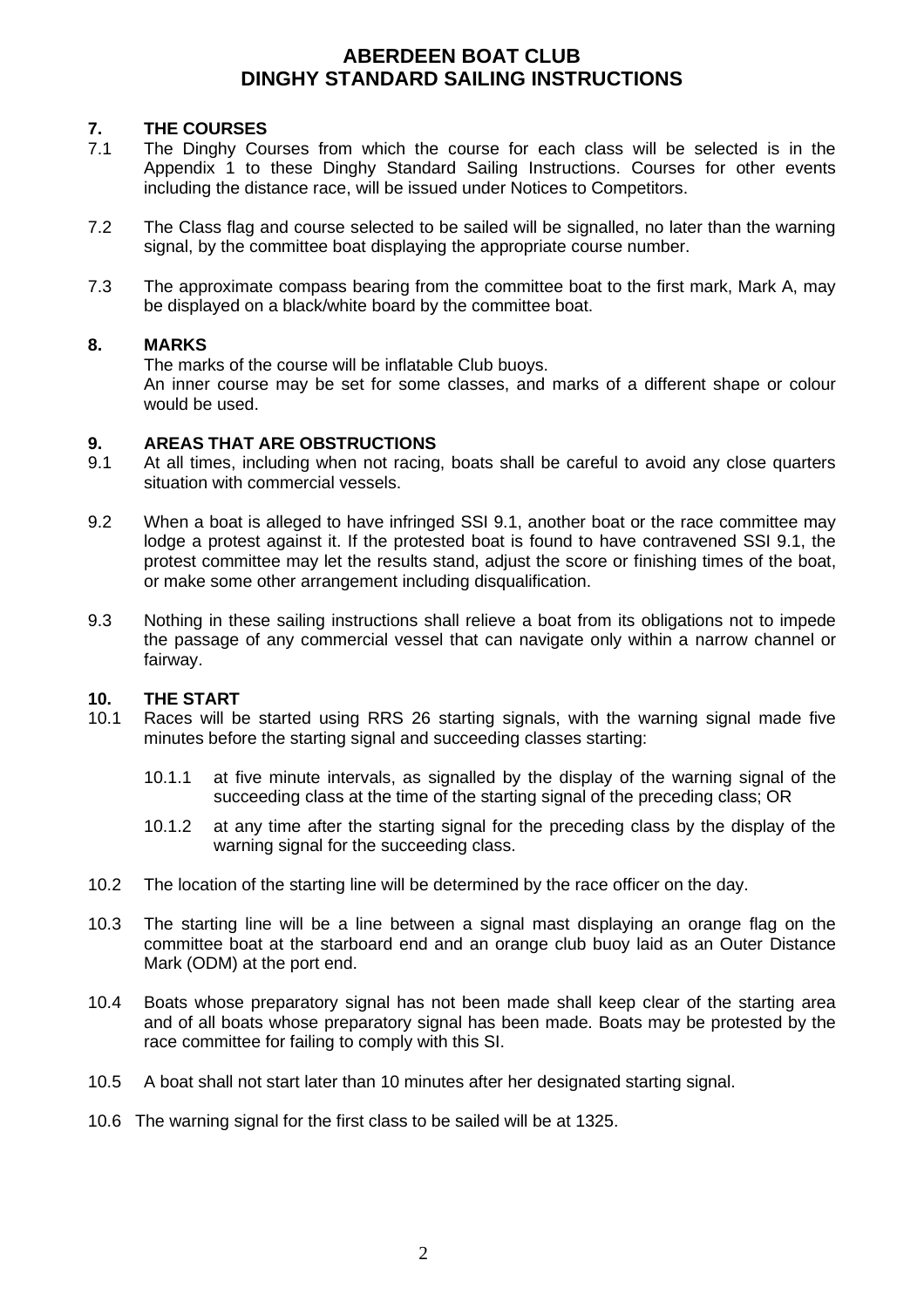#### **11. CHANGE OF THE NEXT LEG OF THE COURSE**

To change the next leg of the course in the context of RRS 33, the race committee will move the original mark. The change of course will be signalled by the display of ICF C, before the leading boat has begun the leg although the mark may not yet be in position. Any mark to be rounded after rounding the new mark may be relocated to maintain the course configuration without further signalling.

#### **12. SHORTENING OF COURSE**

A shortened course may be signalled by a committee boat in accordance with RRS 32 by the display of ICF S, accompanied by two sound signals, as the leading boat approaches the finishing line. In addition, when more than one class is racing and only certain classes are to be affected, the class flag of those class(es) whose course is being shortened will also be displayed by the committee boat.

#### **13. THE FINISH**

- 13.1 The location of the full course finishing line will be as specified in the Dinghy course selected to be sailed.
- 13.2 The finishing line will be a line between a signal mast displaying an orange flag on the committee boat at the starboard end and the nearby finishing mark as an Outer Distance Mark (ODM) at the port end. At the finishing line, the committee boat will fly a blue flag, or shape. Boats shall finish between the committee boat and the ODM in the direction of the course from the last mark.

#### **14. RACE TIME LIMITS**

14.1 The Race Time Limit, and the Finishing Window for the first qualifying boat are shown in the table below.

| <b>Race Time Limit</b> | Finishing | Distance Race     | <b>Distance Race</b>    |
|------------------------|-----------|-------------------|-------------------------|
|                        | Window    | <b>Time Limit</b> | <b>Finishing Window</b> |
| 50 mins                | 15 mins   | 150 mins          | 45 mins                 |

- 14.2 The Finishing Window is the time for boats to finish after the first boat sails the course and finishes. Boats failing to finish within the Finishing Window, and not subsequently retiring, penalized or given redress, will be scored Time Limit Expired (TLE) without a hearing. A boat scored TLE shall be scored points for the finishing place [one][two] more than the points scored by the last boat that finished within the Finishing Window. This changes RRS 35, A5.1, A5.2 and A10.
- 14.3 The first qualifying boat will be:
	- 14.3.1 In handicap racing divisions:
		- for Division A the first of a Laser of any type, or if no Laser, then a boat of PY No. > 1075
		- for Division B the first boat to finish.
	- 14.3.2 In one design divisions the first boat to finish.

#### **15. PROTEST**

- 15.1 Protest forms are available from the Sailing Office at ABC Middle Island. Protest and requests for redress shall be delivered to the race officer, or any member of the race committee or, in their absence, to the race office within 90 minutes of the last boat of the relevant Class/Division to finish the day's racing. (This changes rule 61.3.)
- 15.2 An arbitration meeting may be held prior to a Protest, in accordance with Appendix T.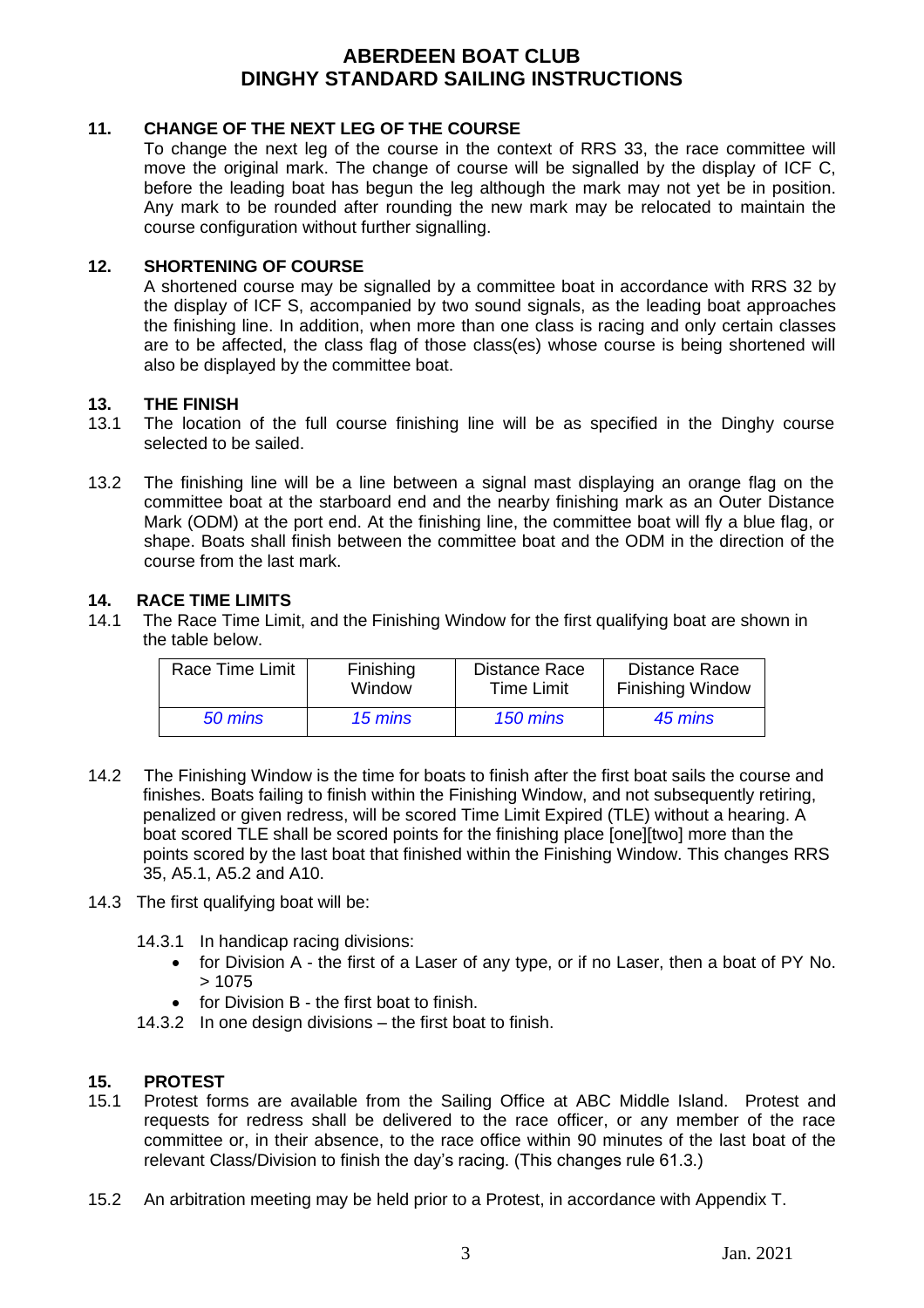- 15.3 Notices will be posted on the ONB at ABC Middle Island no later than 30 minutes after the protest time limit, to inform competitors of hearings in which they are parties or named as witnesses.
- 15.4 Notices of protests by the race committee or protest committee will be posted to inform boats under rule 61.1(b).
- 15.5 The onus is on each competitor to ascertain whether or not he is a party to a protest or a witness.
- 15.6 For the purpose of protest notification (rule 63.2), all protests will be heard at either ABC Middle Island clubhouse or the Main Clubhouse on the Monday following the race, unless an alternative arrangement is agreed by the parties and the Protest Chairman.
	- 15.6.1 Monday means the next full business day following the race;
	- 15.6.2 The parties to the protest will be notified of the protest by 1200 on the Monday following the race;
	- 15.6.3 Protest hearings will commence at approximately 1830, or later if agreed between the parties and the Protest Chairman;
	- 15.6.4 The contact information in the sign-on sheet and each Club's records for each party to the protest shall be the means of contacting that party and the Club shall not be at fault if the information is incomplete, incorrect or out of date;
	- 15.6.5 The protestor and protestee shall each be responsible for contacting their own respective witnesses.
- 15.7 For the purposes of rule 91, a protest committee will be a committee appointed by two members of the race committee at least one of whom will be a member of the Sailing and Marine Committee or any protest convenor appointed by Sailing and Marine Committee. For the purposes of this Instruction, the race officer is deemed to be a member of the race committee.
- 15.8 A protest committee will consist of at least three members.

## **16. SCORING** Refer to Notice of Race.

- **17. SAFETY REGULATIONS** Refer to Notice of Race.
- **18. PRIZES** Refer to Notice of Race.
- **19. DISCLAIMER OF LIABILITY** Refer to Notice of Race.
- **20. INSURANCE** Refer to Notice of Race.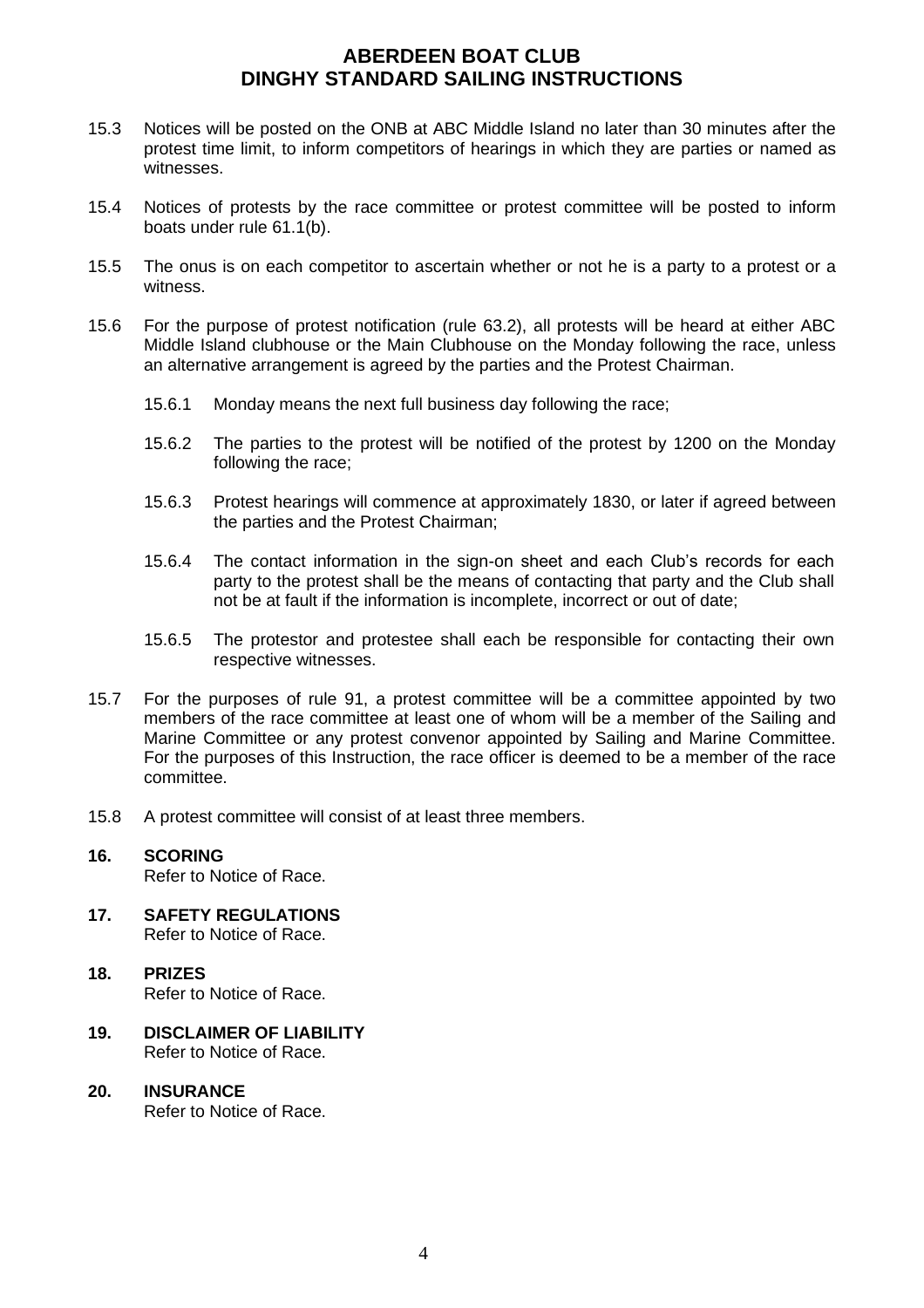## **APPENDIX 1: DINGHY COURSES**

#### **Notes:**

- 1. These Notes and the accompanying List of Courses form part of the ABC Dinghy Standard Sailing Instructions.
- 2. The sailing area for dinghy races will be in waters around Middle Island or Chong Hom Wan or Stanley Bay as notified in the Notice of Race.
- 3. Marks of the course will be inflatable club buoys and are identified as:
	- A a windward mark
	- B a gybing mark
	- C an outer loop leeward mark (trapezoid only)<br>D an inner loop leeward mark
	- an inner loop leeward mark
	- E a leeward mark (trapezoid only)<br>ODM an Outer Distance Mark
	- an Outer Distance Mark

An inner course may be set for some classes, and marks of a different shape or colour would be used.

- 4. Except for start and finish line ODM and IDM buoys, all marks are rounding marks.
- 5. For all courses, boats are not obliged to pass through the start/finishing line except on the starting and finishing legs.

Sailing and Marine Committee February 2021